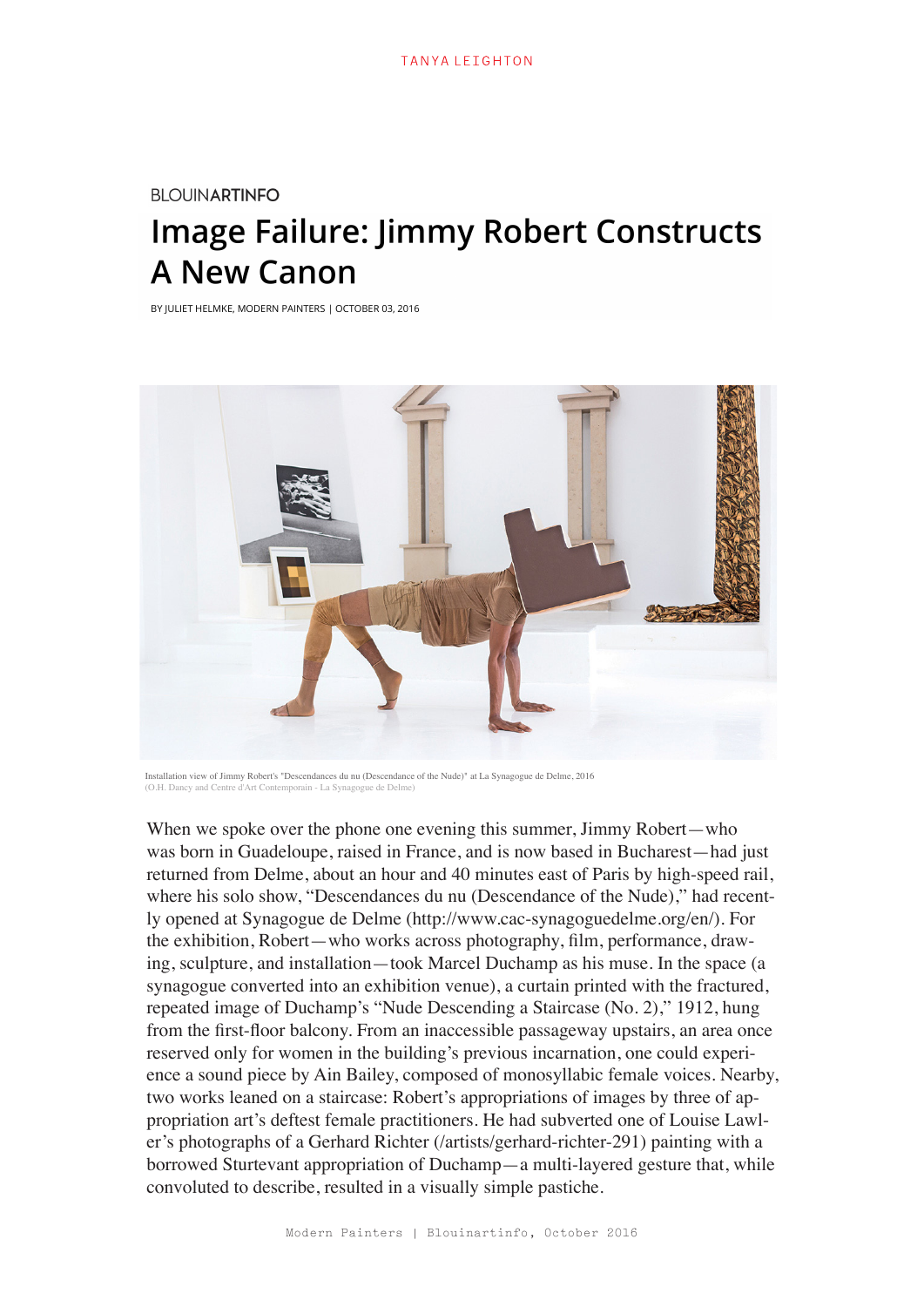Next to that work was a smaller piece that resembled one of Sherrie Levine's "Meltdowns," for which Levine condenses paintings by the likes of Monet into solid blocks of their representative colors. Robert's riff on this idea involved a similar reduction of Duchamp's "Nude," all of it in varying shades of brown. "It was the 'Meltdowns' that led me from a discourse on gender to a discourse on skin," he tells me. A performance he developed for the opening in Delme used these Duchampian shades for fabric costumes.

(The artist also wore a soft sculpture of a set of steps as a sort of mask.) Robert, often on his hands and knees, became an embodied version of both the nude and the staircase;; meanwhile, fragments of Duchamp's original image were omnipresent across the gallery space.

"Even from my early days in art school, I was questioning the nature of the image," Robert says. He entered Goldsmiths at the University of London in 1996, in the wake of the YBAs. As he recalls, a decided shift was in the air, away from the boldness and shock tactics of his forerunners, many of whom were already being subsumed by the institutions they had set out to critique. "I wouldn't say there was a movement, but rather an energy—a desire to see something else," he explains. For Robert, the personal root of that desire was in his feeling that representation was failing. "There was always something that felt very unstable about it, and frustrating," he says. Robert started by interrogating the source of his discontent: Why did he feel that images were failing? What were they supposed to be doing—and how were they falling short? As he refined his self-questioning, he began to pose it a different way: "Do I feel representation is failing because it's not representing me?" He set about trying to correct this. In a series of multimedia installations, like his presentation at Delme or 2010's "Reprise," which uses Jeff Wall's photograph "A Sudden Gust of Wind (after Hokusai)," 1993, as its prod, the artist breaks apart and reconfigures slivers of the art-historical canon, working to shake off their embedded (and often patriarchal) contexts. What Robert creates certainly arises from his unique perspective—black, gay, Caribbean-born, European-raised—but doesn't exclude other viewpoints. The work seeks to goad viewers into a similar state of introspection: "How do I see this work in relation to the context in which it has been created, and placed?" or, "How is my identity included (or excluded) within this legacy?"

Photography was a vital starting point for Robert, and it remains integral to his practice (he is one of four nominees for the Aimia Photography Prize at the Art Gallery of Ontario, where his work is on view through January 3.) During art school, he began by making collages of photographs torn, taped, crumpled, then re-scanned, what he describes as "trompe l'oeil surfaces—2-D and 3-D at the same time." He credits an interest in his prints' materiality with fostering a desire to use his body as a medium. "I was thinking of paper being like skin in its coarseness, and what goes through paper, how it's related to writing, and then to touch," he says. Performance, incorporating the spoken or written word, and the physicality of objects, he realized, could help address his questions around representation. Many of these concerns gel